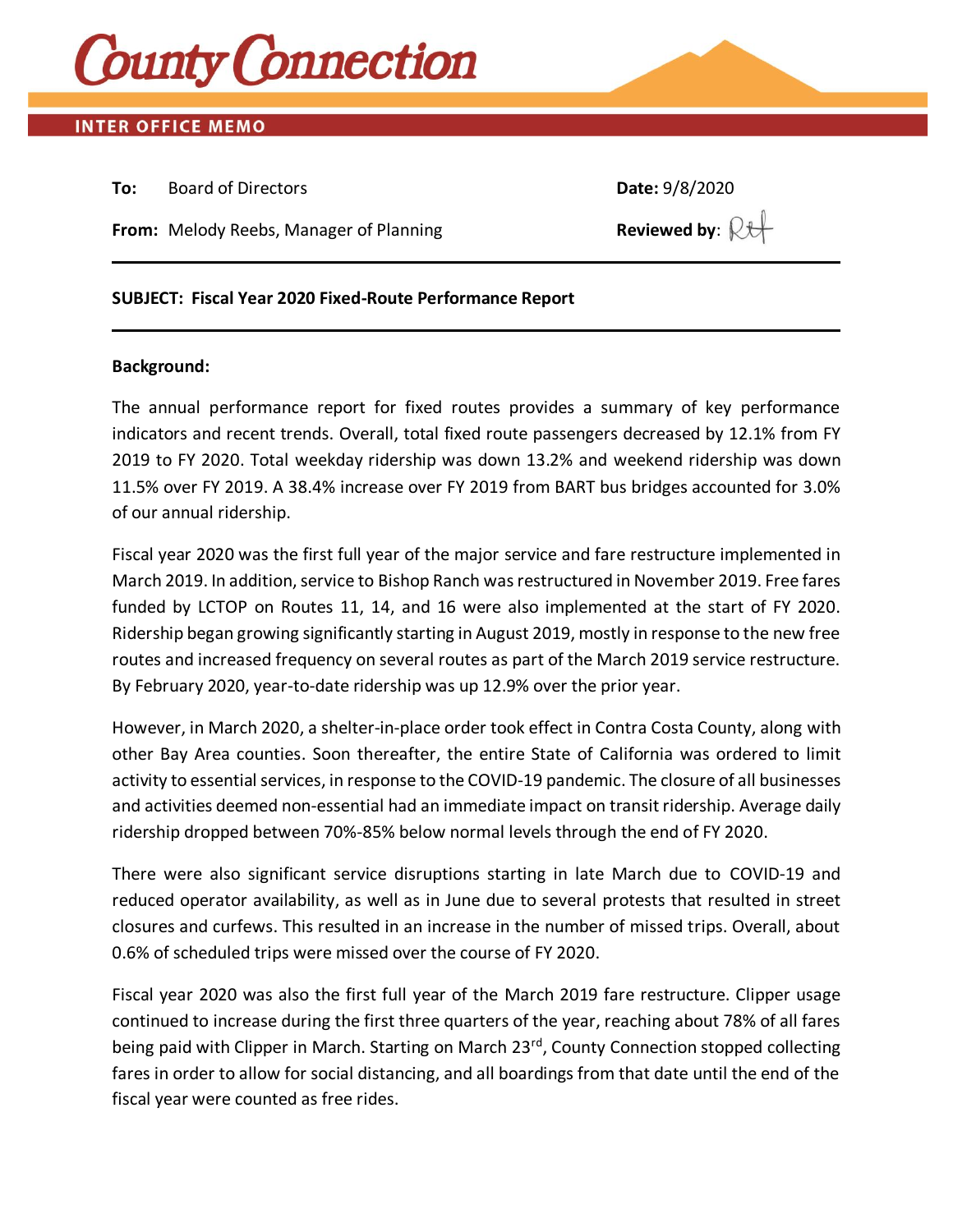# **Financial Implications:**

None, for information only.

## **Recommendation:**

None, for information only.

## **Action Requested:**

None, for information only.

### **Attachments:**

CCCTA Performance Measurement CCCTA Performance Indicators CCCTA Boardings by Fare Type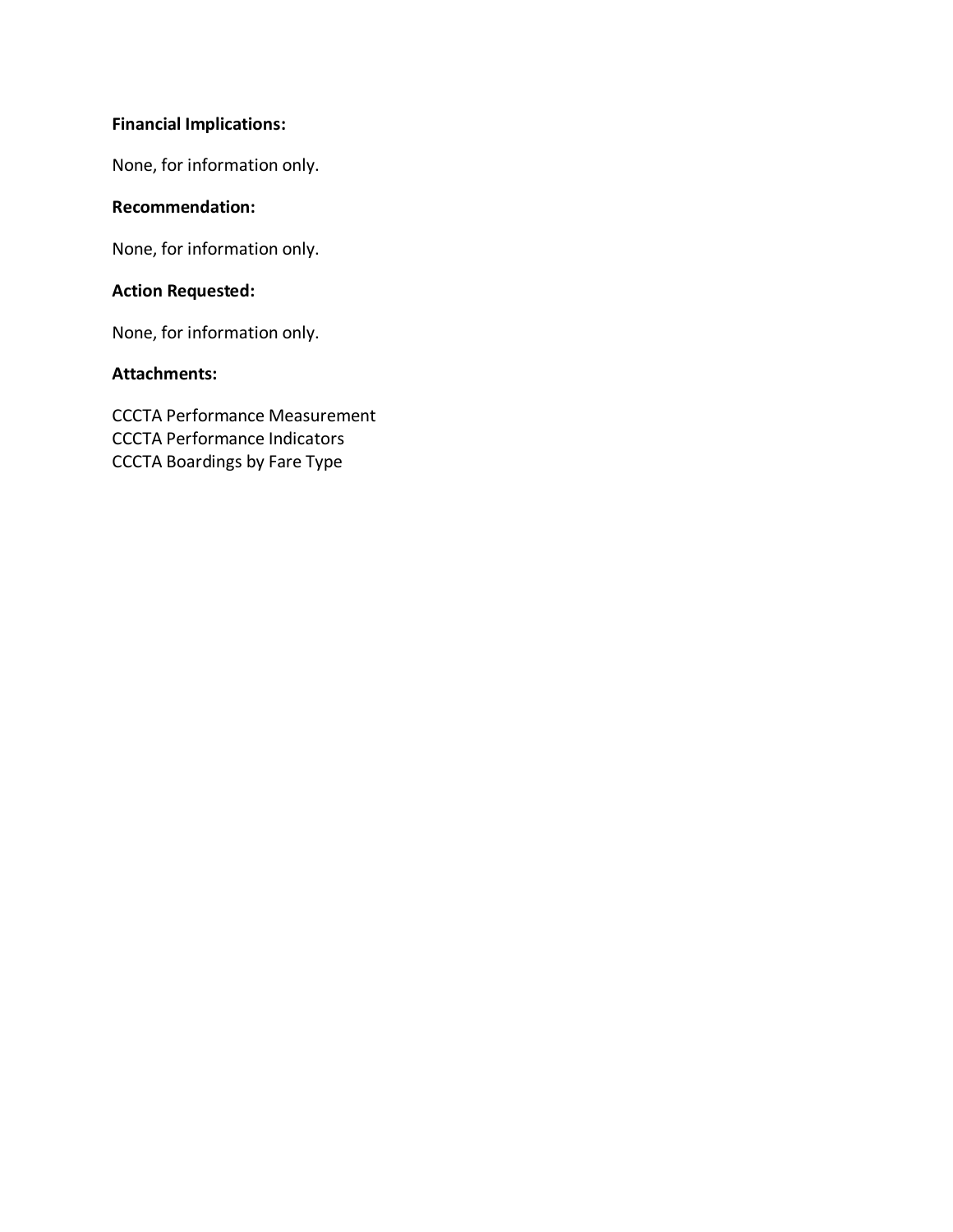| <b>CCCTA PERFORMANCE MEASUREMENT</b>   |                                             |                 |              |  |  |  |  |  |
|----------------------------------------|---------------------------------------------|-----------------|--------------|--|--|--|--|--|
|                                        | Fiscal Years 2019 and 2020                  |                 | % Change     |  |  |  |  |  |
| PERFORMANCE MEASURE                    | FY 18-19                                    | <b>FY 19-20</b> | FY19 to FY20 |  |  |  |  |  |
|                                        |                                             |                 |              |  |  |  |  |  |
| <b>Weekday Passenger Boardings</b>     | 2,952,943                                   | 2,562,652       | (13.2%)      |  |  |  |  |  |
| <b>Saturday Passenger Boardings</b>    | 129,086                                     | 116,928         | $(9.4\%)$    |  |  |  |  |  |
| <b>Sunday Passenger Boardings</b>      | 108,144                                     | 93,053          | $(14.0\%)$   |  |  |  |  |  |
| <b>Fixed Route Total Passengers</b>    | 3,190,173                                   | 2,772,632       | $(13.1\%)$   |  |  |  |  |  |
| Other Passengers $(1)$                 | 61,976                                      | 85,786          | 38.4%        |  |  |  |  |  |
|                                        |                                             |                 |              |  |  |  |  |  |
| <b>Grand Total Passenger Boardings</b> | 3,252,149                                   | 2,858,418       | $(12.1\%)$   |  |  |  |  |  |
| Average Weekday Ridership              | 11,619                                      | 10,029          | (13.7%)      |  |  |  |  |  |
| <b>Total Revenue Hours</b>             | 228,907                                     | 206,669         | (9.7%)       |  |  |  |  |  |
| <b>Total Revenue Miles</b>             | 2,496,156                                   | 2,361,977       | $(5.4\%)$    |  |  |  |  |  |
| Operating Cost <sup>(3)</sup>          | $^{(2)}$ \$31,694,903 $^{(3)}$ \$31,529,751 |                 | $(0.5\%)$    |  |  |  |  |  |
| <b>Farebox Revenue</b>                 | $^{(2)}$ \$4,332,118 $^{(3)}$ \$4,137,117   |                 | (4.5%)       |  |  |  |  |  |
| Number of Weekdays                     | 254                                         | 256             | 0.8%         |  |  |  |  |  |
| Number of Saturdays                    | 52                                          | 52              | $0.0\%$      |  |  |  |  |  |
| Number of Sundays                      | 53                                          | 52              | $(1.9\%)$    |  |  |  |  |  |
| <b>Total Scheduled Trips</b>           | 287,317                                     | 270,180         | $(6.0\%)$    |  |  |  |  |  |
| <b>Total Missed Trips</b>              | 182                                         | 1,711           | 840.1%       |  |  |  |  |  |
| <b>Passenger Boardings per Day</b>     |                                             |                 |              |  |  |  |  |  |
| Weekday                                | 11,626                                      | 10,010          | $(13.9\%)$   |  |  |  |  |  |
| Saturday                               | 2,482                                       | 2,249           | $(9.4\%)$    |  |  |  |  |  |
| Sunday                                 | 2,040                                       | 1,789           | (12.3%)      |  |  |  |  |  |

*(1) 'Other Passengers' include Bus Bridges & Special Events*

*(2) FY 18-19 Operating Cost & Farebox Revenue have been updated to "post Audit" figures*

*(3) FY 19-20 Operating Cost & Farebox Revenue are "pre-audit" figures that will be updated when audit is complete*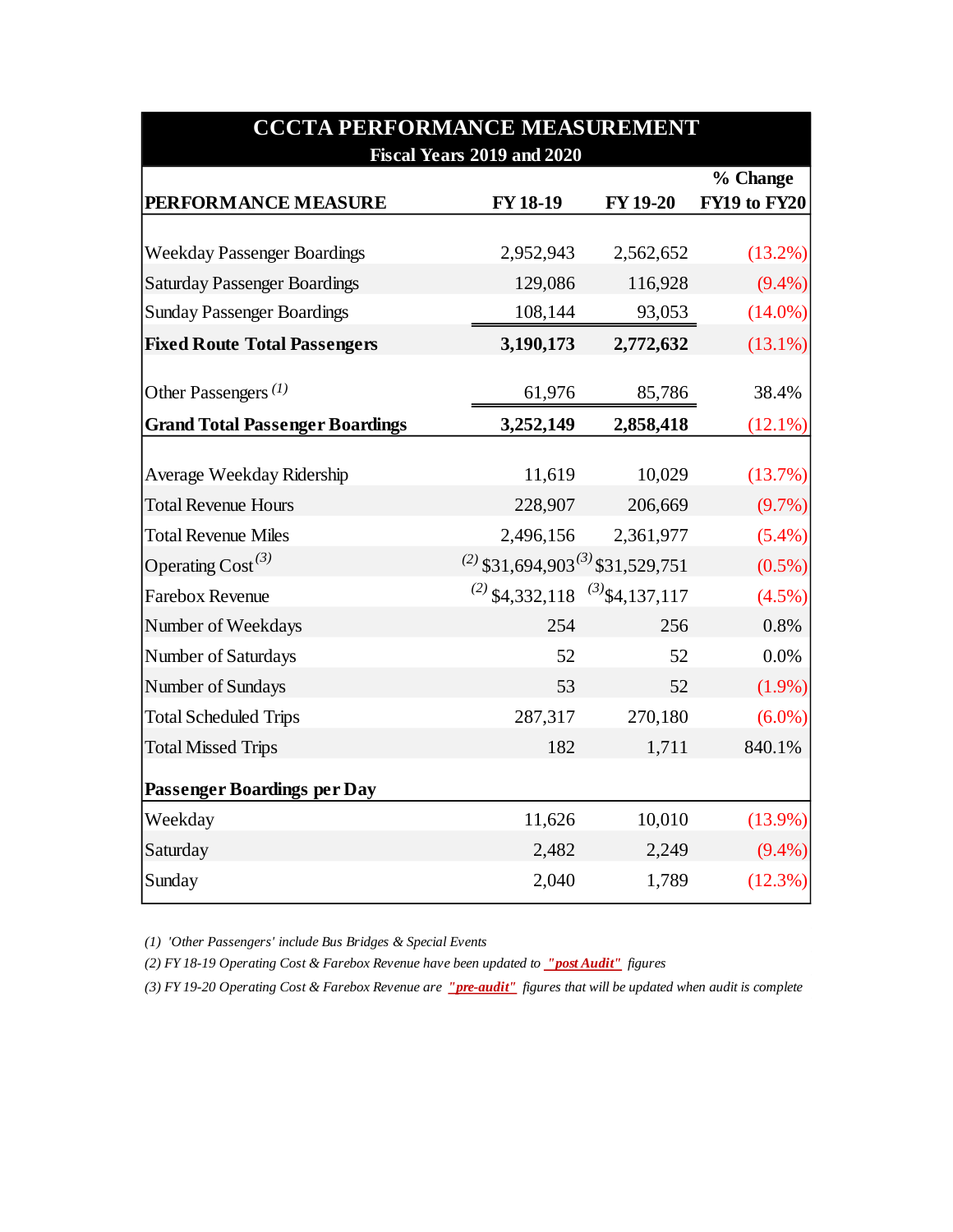| <b>CCCTA PERFORMANCE INDICATORS</b>          |                 |                 |                          |  |  |  |  |
|----------------------------------------------|-----------------|-----------------|--------------------------|--|--|--|--|
| Fiscal Years 2019 and 2020                   |                 |                 |                          |  |  |  |  |
| PERFORMANCE INDICATOR                        | <b>FY 18-19</b> | <b>FY 19-20</b> | % Change<br>FY19 to FY20 |  |  |  |  |
| Passengers/Revenue Hour                      | 14.21           | 13.83           | $(2.6\%)$                |  |  |  |  |
| Passengers/Revenue Mile                      | 1.31            | 1.21            | (7.3%)                   |  |  |  |  |
| Cost/Revenue Hour                            | \$138.10        | \$152.56        | 10.5%                    |  |  |  |  |
| Cost/Passenger                               | \$8.33          | \$9.58          | 15.0%                    |  |  |  |  |
| Farebox Recovery Ratio                       | 14.3%           | 13.1%           | $(8.2\%)$                |  |  |  |  |
| Accidents/100,000 Miles $^{(1)}$             | 0.90            | 0.77            | $(14.4\%)$               |  |  |  |  |
| Maintenance Employee/100,000                 | 9.27            | 9.10            | $(1.8\%)$                |  |  |  |  |
| Operator OT/Total Operator Hour              | 12.84%          | 14.57%          | 13.4%                    |  |  |  |  |
| Percent of Trips On-time                     | 86%             | 88%             | 2.6%                     |  |  |  |  |
| Lift Availability                            | 100.0%          | 100.0%          | 0.0%                     |  |  |  |  |
| <b>Lift Boardings</b>                        | 46,443          | 40,562          | (12.7%)                  |  |  |  |  |
| (1) FY19 Includes 24 'chargeable collisions' |                 |                 |                          |  |  |  |  |